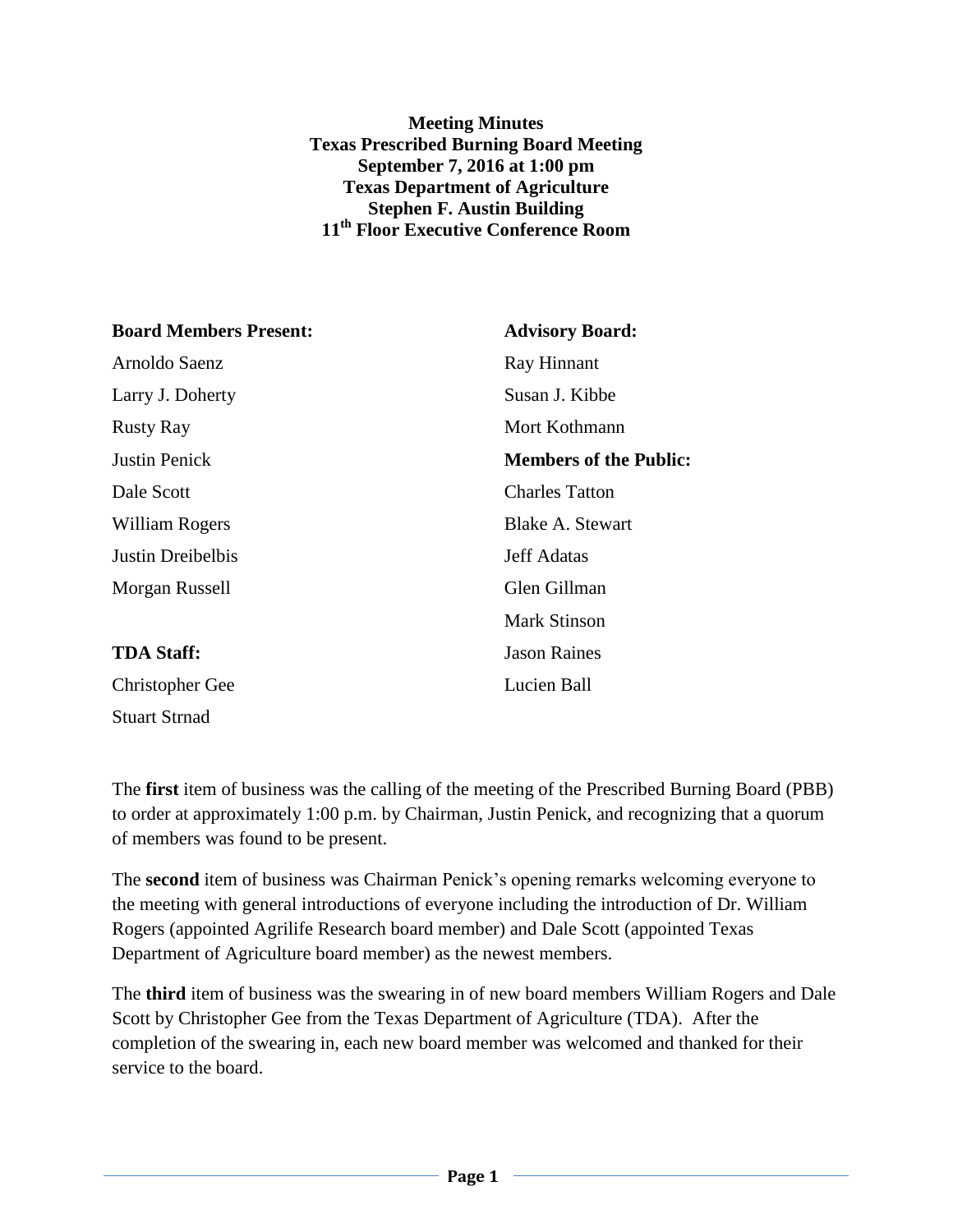The **fourth** item of business was approval of the minutes of the previous Board meeting held in Austin, Texas on July 14, 2016. A motion was made and seconded; the board unanimously approved the minutes as written.

The **fifth** item of business was the discussion and possible action of the board to review and nominate an applicant from the 4 applications submitted to TDA for the board's vacant land owner seat. A motion was made and seconded; the board unanimously recommended that all applications should be nominated by the board for the Commissioner's possible appointment.

The **sixth** item of business was a progress report on the Texas Forest Service (TFS) database for documenting prescribed burning in the state, but in the absence of board member Rich Gray, the report was tabled for the next quarterly board meeting.

The **seventh** item of business was the discussion of setting the number of PBB meetings annually led by Mr. Doherty. A motion was made and seconded; the board unanimously approved a semi-annual board meeting schedule be maintained as previously set at the July 14, 2016 meeting.

The **eighth** item of business was the discussion of relocating §229.5 Lead Burn Instructor Requirements to §226.4 Certified and Insured Prescribed Burn Manager Training. A motion was made and seconded; for the board to recommend that TDA develop an additional Chapter in the Texas Administrative Code for Lead Burn Instructor requirements.

The **ninth** item of business was the TDA report on the Prescribed Burning Board program:

- **Restructure and Reappointment of Prescribed Burning Advisory Board:** TDA had notified previous Advisory Board members of restructuring and re-appointment letters went out to new members in March 2016. Board also acknowledged that a new appointment would have to be made for Mr. B.J. Donaldson's retirement from Texas Farm Bureau.
- **Rule Update for Published Amendments to §229.1 & §229.3:** Stuart Strnad of TDA confirmed that the amendments had been adopted as proposed since no negative substantive comments had been received by TDA.
- **Eco-Region Map for Counties and Updated Regional Contacts:** Board approved the use of the Eco-Region map with Rich Gray's county overlay for use on the PBB webpage, and to make the Eco-Region 2 contact Dr. Morgan Russell. Additional discussion of listing Eco-Regions by counties in the PBB regulations continued with a recommendation for TDA to develop an Attachment A document for insertion into §226.4 for additional licensing clarity.
- **Results of Lead Burn Instructor feedback for training activities and recertification:** Stuart Strnad of TDA reported that approximately half of the 19 Lead Burn Instructors responded to an e-mail inquiring about their current training activities and their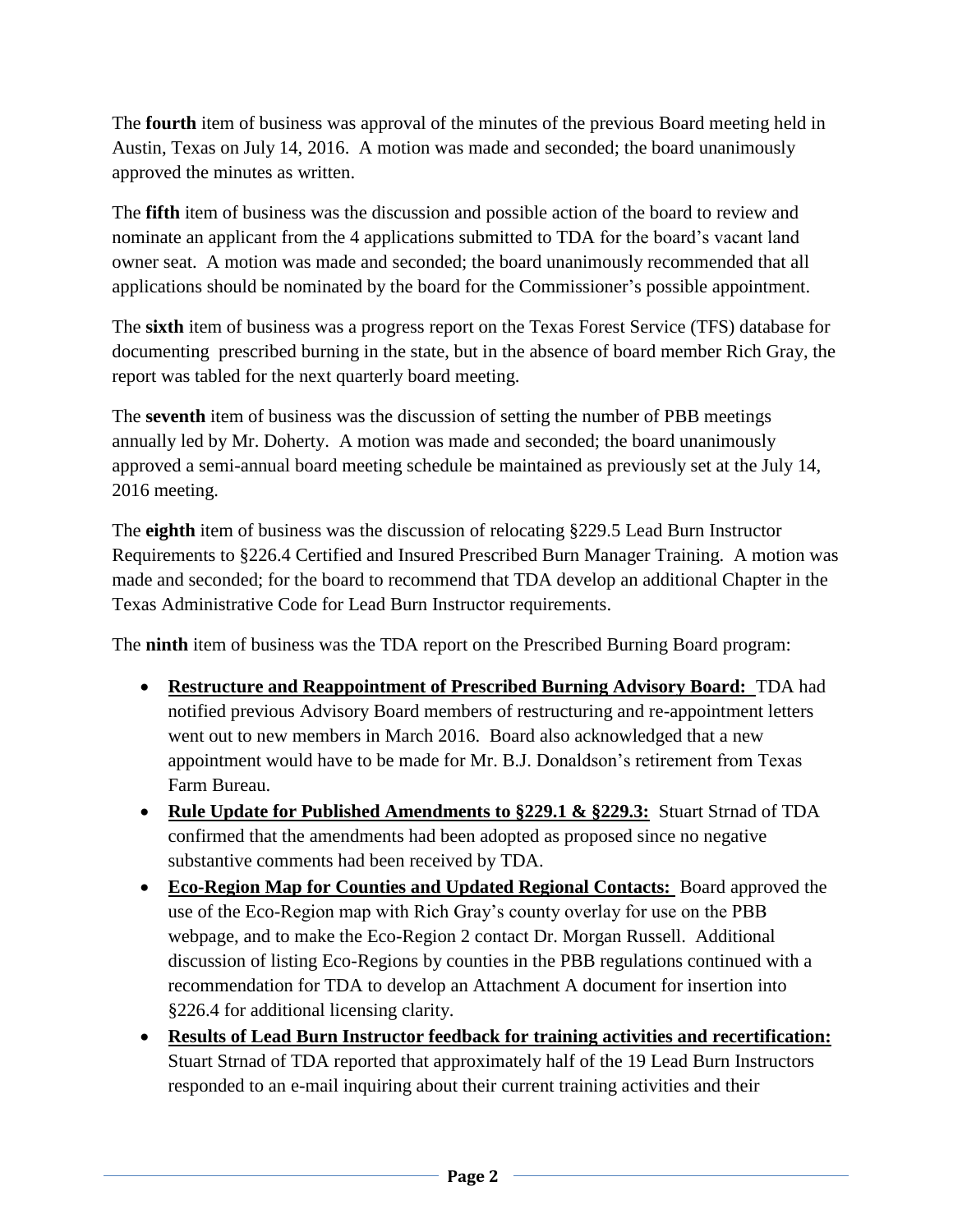acceptance of a re-certification program for Lead Burn Instructors. Certified and Insured Prescribed Burn Manager (CIPBM) training curriculum was also discussed as part of the Lead Burn Instructor certification, for consistency, and the board agreed to currently adopt the training materials and videos on the Prescribed Burn Alliance of Texas (PBAT) website for reference materials.

The board recognized that additional development was needed for CIPBM curriculum and for the Lead Burn Instructor re-certification process and opted to send these topics to the Rule Content Sub-committee. The following individuals will comprise the Rule Content Sub-committee: Morgan Russell, Robin Verble, Dale Scott and Ray Hinnant.

The **tenth** item of business was Public Comment and Justin Penick opened the floor for comment. Lucien Ball stepped forward to propose that the board accept the National Wildfire Coordinating Group training activities to qualify as approved PBB trainings in §229.1.

The **eleventh** item of business was for the board to set the location, date and time for the next board meeting. After some discussion, the board decided that the next meeting would be held at the Texas Department of Agriculture on March 2, 2017 at 1:00 PM.

The **twelfth** item of business was other business and items to be placed on the next agenda.

- Report from Rich Gray regarding TFS database possibilities.
- Rule Content Sub-committee report on CIPBM curriculum and Lead Burn Instructor recertification.
- Report on the Prescribed Burning Advisory Board activity and vacancy due to B.J. Donaldson's retirement.
- Schedule Gary Tarter of Texas Department of Transportation for presentation of regulations for highway signage and flag-persons during prescribed burns.
- Report on proposed Legislation in response to the Texas Commission on Environmental Quality proposed amendments to its regulations on Outdoor Burning.
- Appointment of landowner seat to PBB.
- Discussion of development of standards for burn managers and associations during burn bans to fight wildfires as related to the Natural Resource Code §153.004. - Larry Doherty.
- TDA report on developing additional chapter dedicated to Requirements for Lead Burn Instructors.